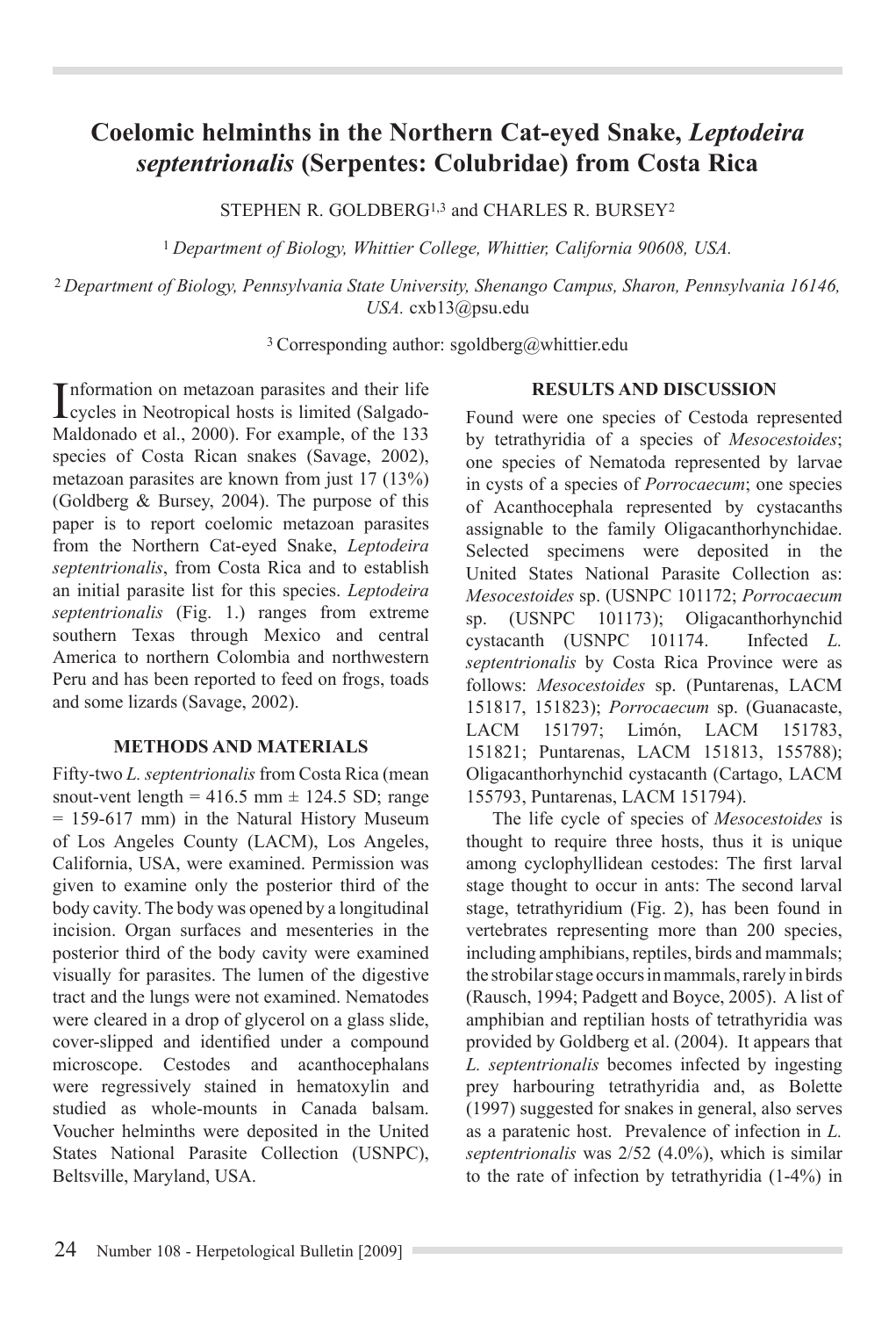small mammals (Gubanov & Fedorov, 1970). *Leptodeira septentrionalis* represents a new host record for tetrathyridia of *Mesocestoides*.

Species of *Porrocaecum* are intestinal parasites of birds; eggs ingested by earthworms hatch and develop to third stage larvae; vermivorous animals act as paratenic hosts (Anderson, 2000). Larvae of *Porrocaecum* spp. in cysts have previously been reported in the coelomic cavities of snakes



**Figure 1.** *Leptodeira septentrionalis*, Limón Province, Costa Rica. Photograph by Todd R. Lewis.

from Costa Rica (Goldberg & Bursey, 2004). Presumably snakes acquire larvae of *Porrocaecum*  by ingestion of infected food items; these larvae re-encyst without further development. Prevalence of infection in *L. septentrionalis* was 5/52 (10%). *Leptodeira septentrionalis* represents a new host record for larvae of *Porrocaecum* spp.

All acanthocephala utilize an arthropod intermediate host in which larval development proceeds to the cystacanth stage that is infective to the definitive host (Kennedy, 2006). As in the cases of tetrahyridia of *Mesocestoides* and larvae of *Porrocaecum*, snakes most likely become infected with cystacanths by ingesting prey items that had ingested infected insects. The presence of cystacanths in snakes from Costa Rica has previously been reported (Goldberg & Bursey, 2004). Prevalence of infection in *L. septentrionalis* was 2/52 (4%). *Leptodeira septentrionalis* represents a new host record for Oligacanthorhynchid cystacanths.



**Figure 2.** *Mesocestoides* sp. (tetrathyridium). Photograph by Charles R. Bursey.

Snake coelomic parasites would appear to form a group in which neotenic capabilities, i.e., prolongation of the larval state, are integral to the life cycle. Thus, during the life of the parasite, rather than truncation of the life cycle, additional opportunities to gain the definitive host can occur.

# **ACKNOWLEDGEMENTS**

We thank Christine Thacker of the Natural History Museum of Los Angeles County (LACM) for permission to examine specimens. The snakes used in